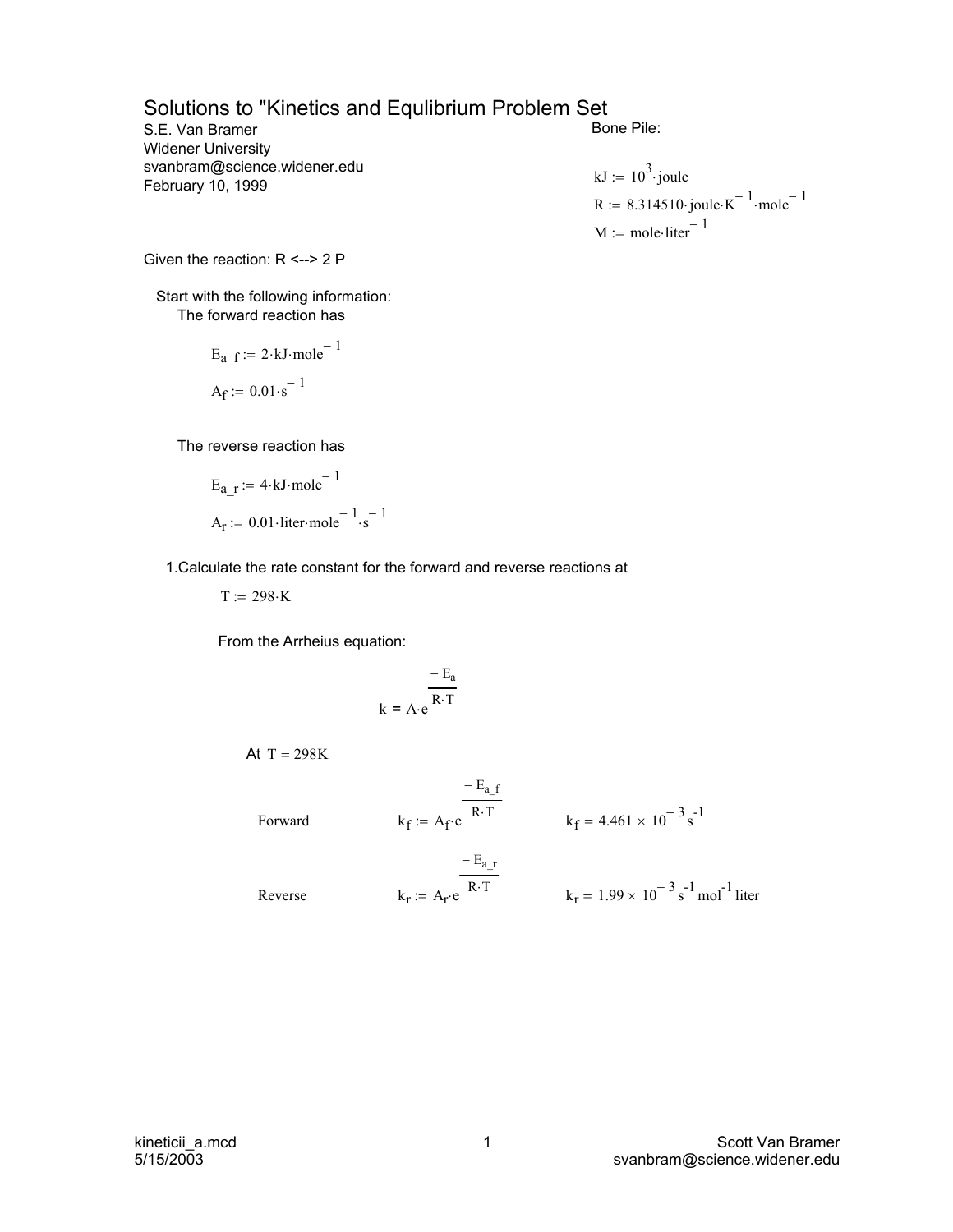2.Calculate the initial rate of the forward and reverse reaction at these two temperatures given an initial concentration

 $C_P := 0.0 \cdot M$ a.  $C_R := 0.1 \cdot M$ 

Forward and reverse rate at  $T = 298K$ 

Rate<sub>f</sub> := 
$$
k_f \cdot C_R
$$
  
\nRate<sub>f</sub> :=  $k_f \cdot C_P^2$   
\nRate<sub>r</sub> = 0 M·s<sup>-1</sup>

b.  $C_R := 0.0 \cdot M$ 

 $C_P := 0.1 \cdot M$ 

Forward and reverse rate at  $T = 298K$ 

 $Rate_f := k_f \cdot C_R$  Rate  $f = 0 M \cdot s^{-1}$ 

Rate<sub>r</sub> := 
$$
k_r C_p^2
$$
  
Rate<sub>r</sub> = 1.99 × 10<sup>-5</sup> M·s<sup>-1</sup>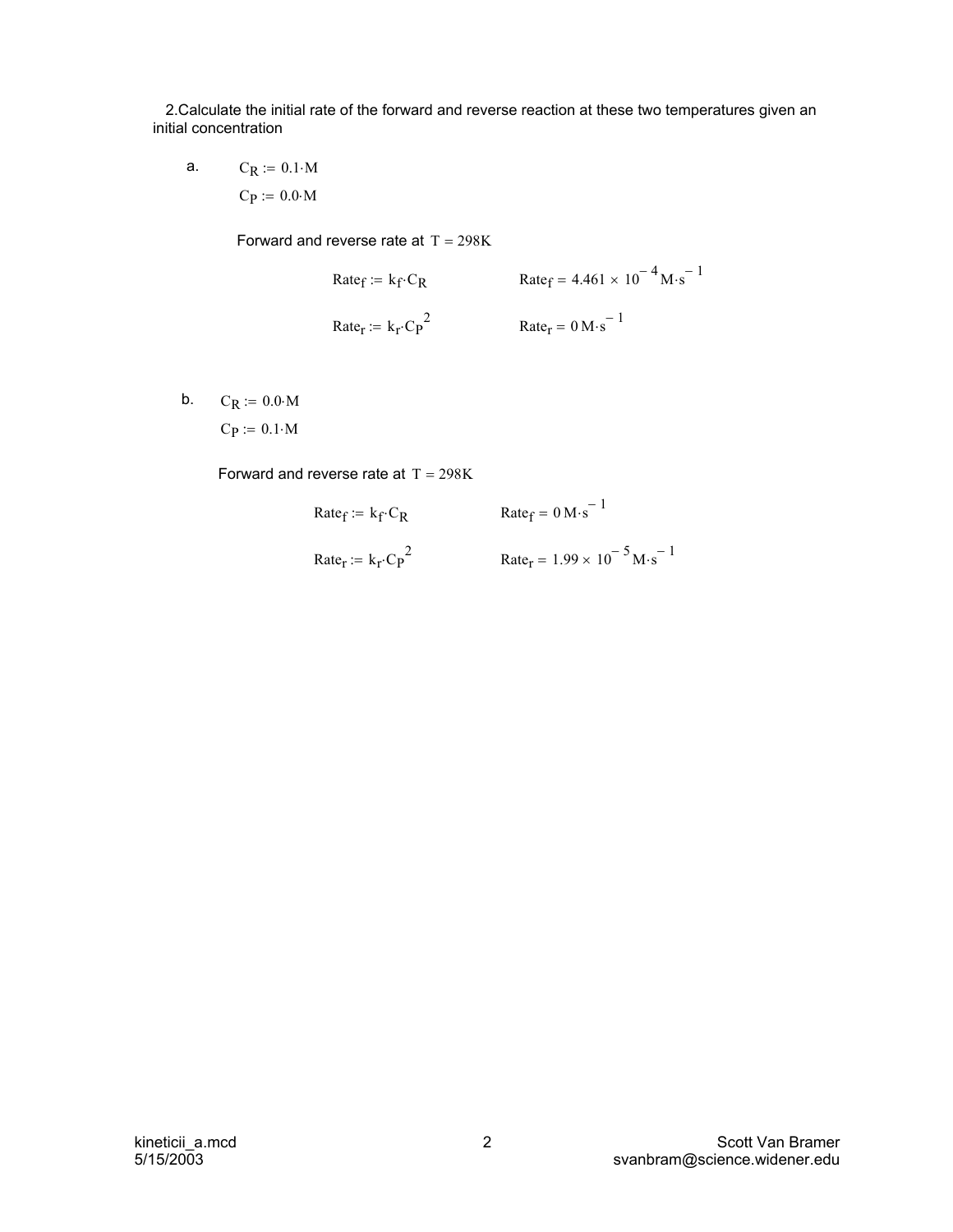3.Calculate the rate of the forward and reverse reactions at 298 K and predict the direction of the net reaction when

a

 $C_P := 0.0 \cdot M$  $C_R := 0.1 \cdot M$ 

Forward and reverse rate at  $T = 298K$ 

Rate<sub>f</sub> := 
$$
k_f \cdot C_R
$$
  
\nRate<sub>r</sub> = 4.461 × 10<sup>-4</sup> M·s<sup>-1</sup>  
\nRate<sub>r</sub> :=  $k_f \cdot C_P^2$   
\nRate<sub>r</sub> = 0 M·s<sup>-1</sup>

Forward rate constant is faster so the reactioin will go forward.

 $C_P := 0.1 \cdot M$ b.  $C_R := 0.1 \cdot M$ 

Forward and reverse rate at  $T = 298K$ 

Rate<sub>f</sub> := 
$$
k_f \cdot C_R
$$
  
\nRate<sub>f</sub> = 4.461 × 10<sup>-4</sup> M·s<sup>-1</sup>  
\nRate<sub>r</sub> :=  $k_r \cdot C_P^2$   
\nRate<sub>r</sub> = 1.99 × 10<sup>-5</sup> M·s<sup>-1</sup>

Forward rate constant is faster so the reaction will go forward.

| ×<br>۰.                   |  |
|---------------------------|--|
| r.<br>×<br>۰.<br>v.<br>۰. |  |
|                           |  |

c.  
\n
$$
C_R := 0.1 \cdot M
$$
\n
$$
C_P := 0.5 \cdot M
$$

Forward and reverse rate at  $T = 298K$ 

Rate<sub>f</sub> := 
$$
k_f \cdot C_R
$$
  
\nRate<sub>r</sub> =  $k_f \cdot C_P^2$   
\nRate<sub>r</sub> =  $k_f \cdot C_P^2$   
\nRate<sub>r</sub> = 4.975 × 10<sup>-4</sup> M·s<sup>-1</sup>

Reverse rate constant is faster so the reaction will go backwards.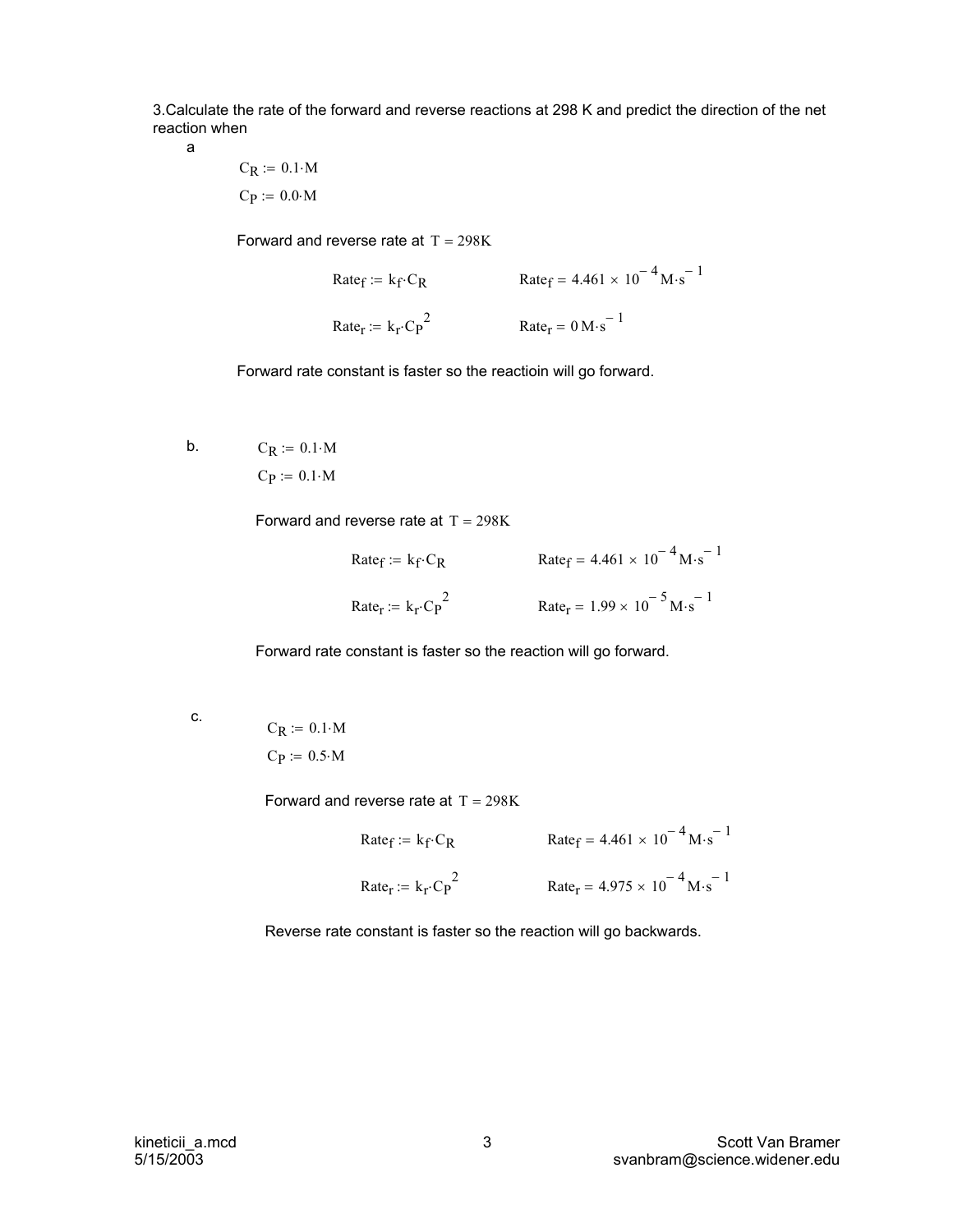$C_P := 0.1 \cdot M$ d.  $C_R := 0.0 \cdot M$ 

Forward and reverse rate at  $T = 298K$ 

Rate<sub>f</sub> := 
$$
k_f \cdot C_R
$$
  
\nRate<sub>r</sub> :=  $k_f \cdot C_P^2$   
\nRate<sub>r</sub> = 1.99 × 10<sup>-5</sup> M·s<sup>-1</sup>

Reverse rate constant is faster so the reaction will go backwards.

 $C_P := 0.2 \cdot M$ e.  $C_R := 0.2 \cdot M$ 

Forward and reverse rate at  $T = 298K$ 

Rate<sub>f</sub> := 
$$
k_f \cdot C_R
$$
  
\nRate<sub>f</sub> = 8.922 × 10<sup>-4</sup> M·s<sup>-1</sup>  
\nRate<sub>r</sub> :=  $k_f \cdot C_P^2$   
\nRate<sub>r</sub> = 7.961 × 10<sup>-5</sup> M·s<sup>-1</sup>

Forward rate constant is faster so the reaction will go forwards.

 4.Write an expression for a.the equlibrium constant for this reaction.

$$
K = \frac{(C_{\rm B})^2}{C_{\rm A}}
$$

b.the rate of the forward reaction

$$
\text{Rate}_{\text{f}} = \mathbf{k}_{\text{f}} \cdot \mathbf{C}_{\text{A}}
$$

. c.the rate of the reverse reaction

$$
Rate_r = k_r (C_B)^2
$$